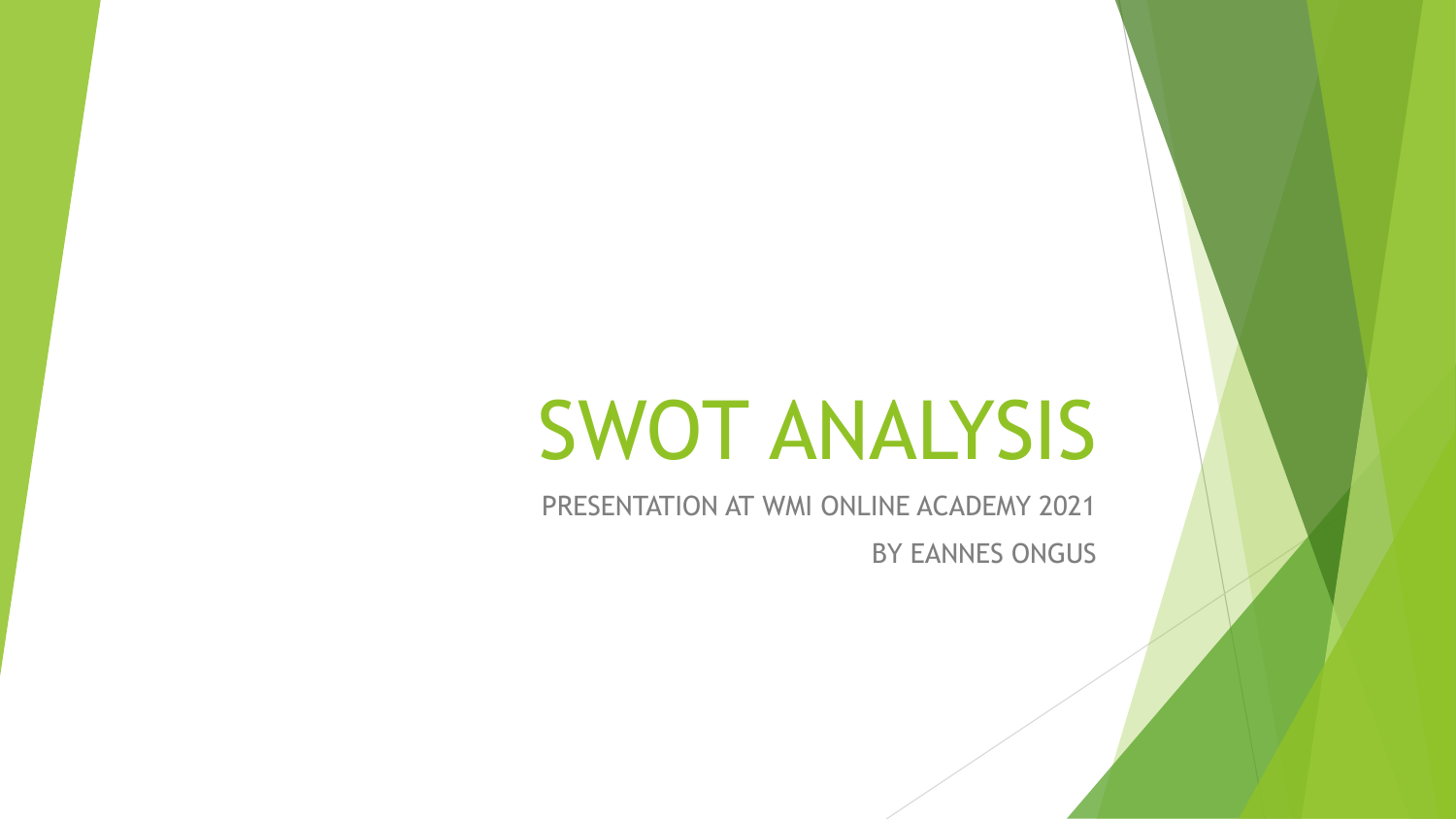### LEARNING OBJECTIVES

- Introducing SWOT Analysis?
- Aim and Objectives of SWOT Analysis
- Who needs SWOT Analysis?
- How to conduct SWOT Analysis?
- Benefits & Pitfalls of SWOT Analysis
- Tips for SWOT Analysis
- What next after SWOT Analysis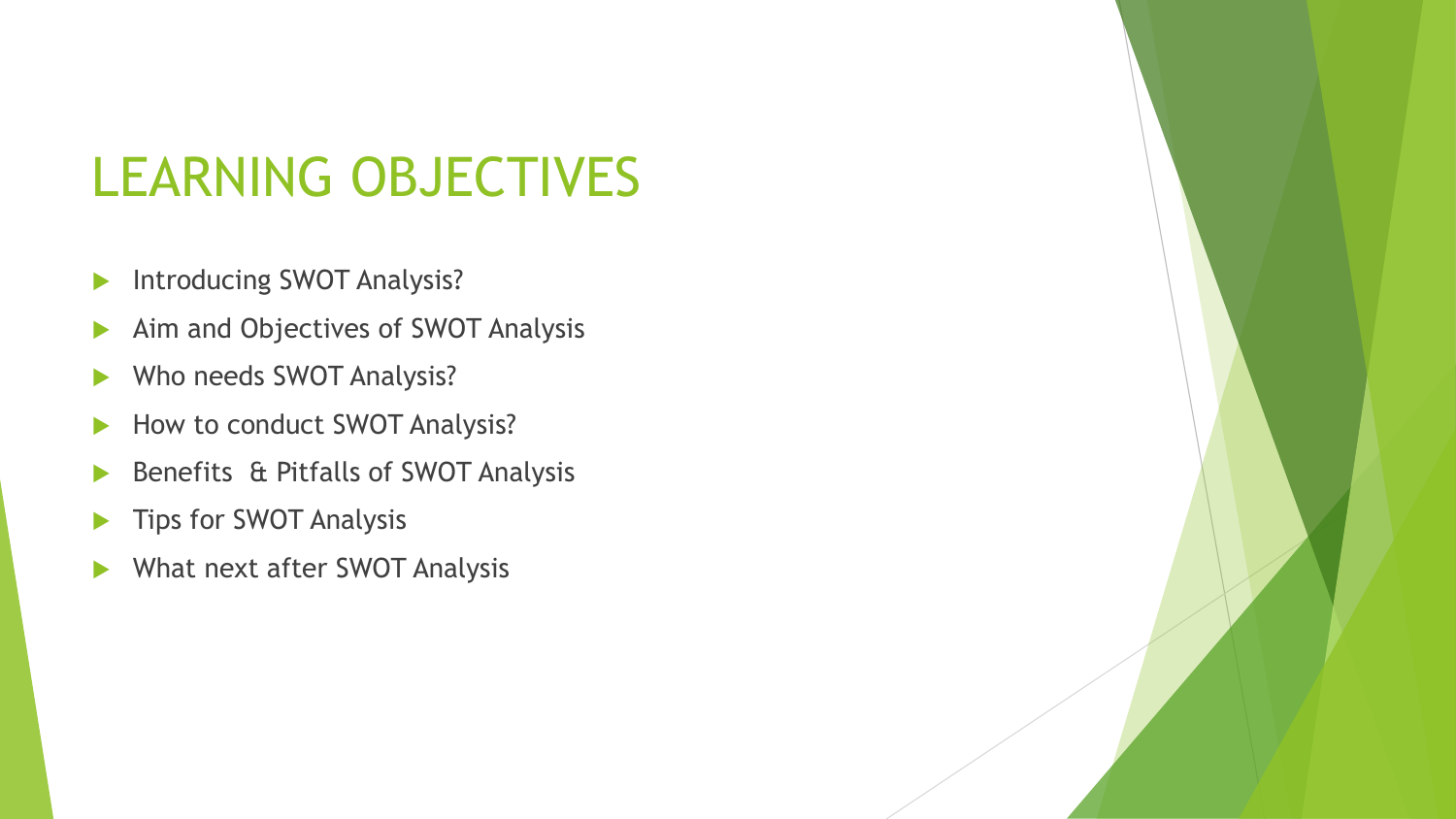# Introducing SWOT



- $\Box$  Acronym for Strengths, Weaknesses, Opportunities, and Threats.
- □ Planning tool used to understand Strengths, Weaknesses, Opportunities, & Threats involved in a project / business.
- Used as **framework for organizing** and using data and information gained from **situation analysis** of internal and external environment.
- $\Box$  Technique that enables a group / individual to move from everyday problems / traditional strategies to a **fresh perspective**.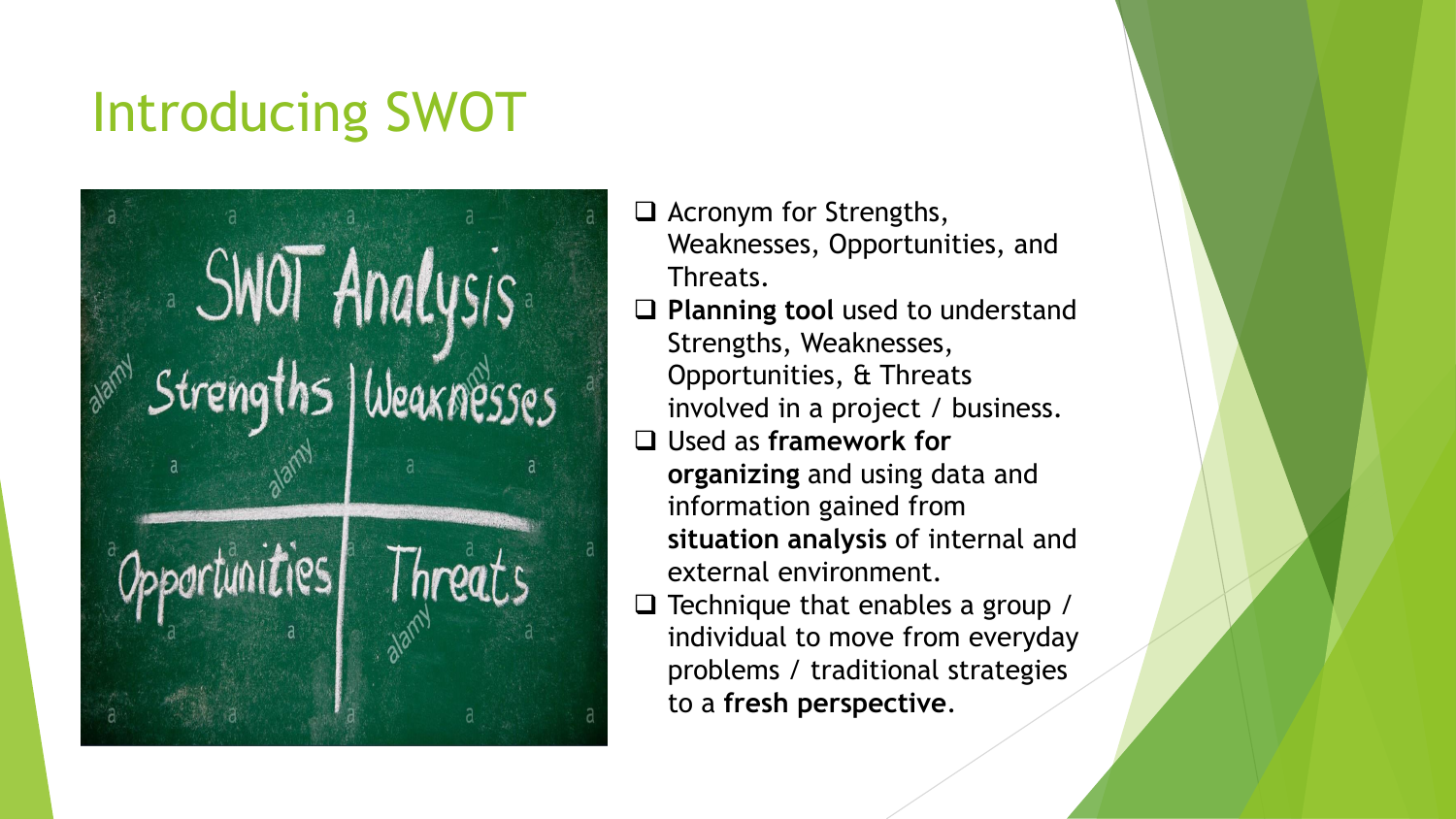### Strengths and Weaknesses

- Describes where the project or organization is now
- The existing resources that can be used immediately and:
- The current problems that won't go away.
- $\blacktriangleright$  It can help identify where new resources, skills or allies will be needed'.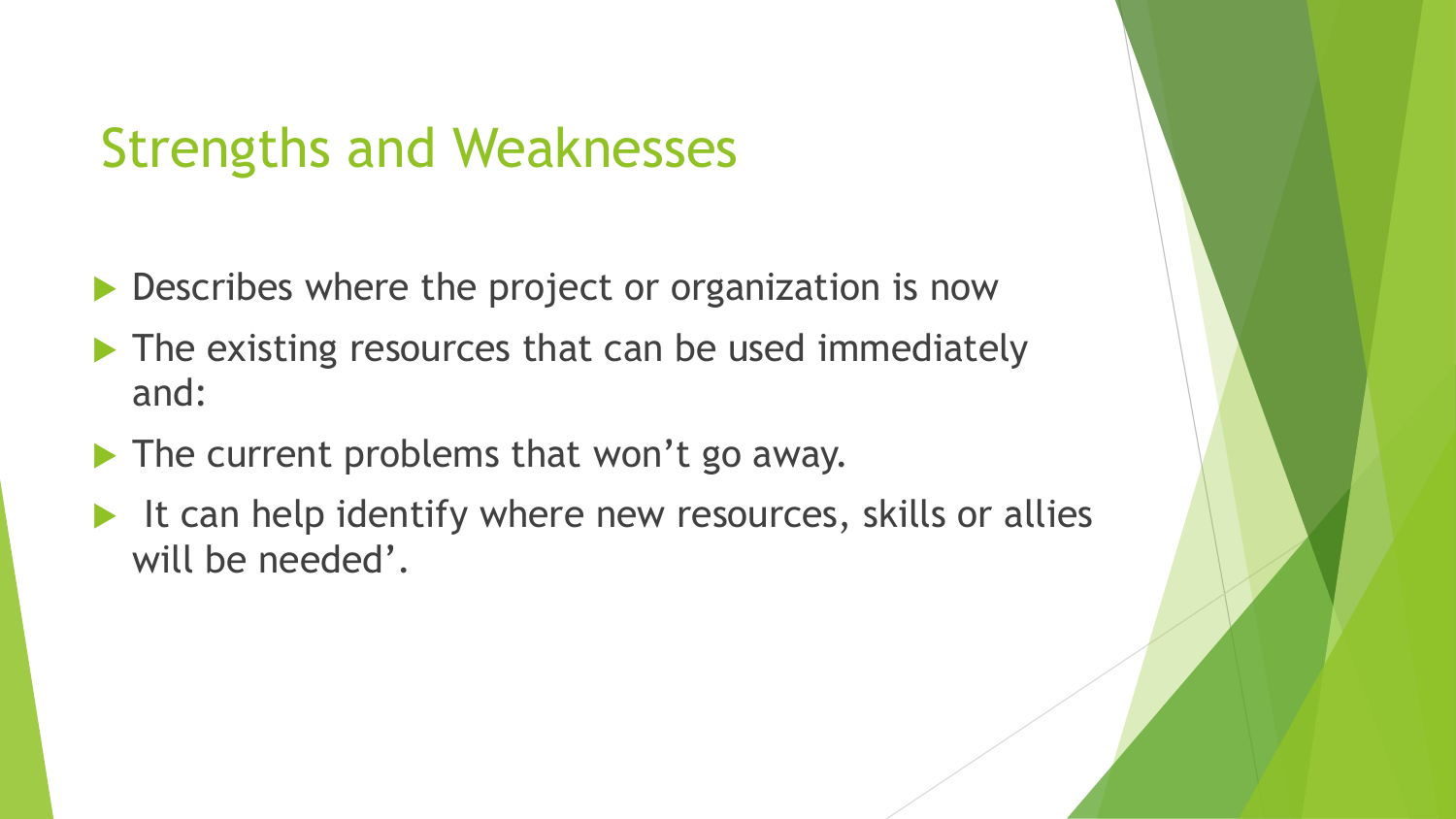### Opportunities and threats

- Describes what is going on outside the organization, or areas which are not yet affecting the strategy but could do.
- ▶ Opportunities include 'ideas on how to overcome weaknesses and build on strengths' within the environment the program operates in.
- **Threats are 'things that constrain or threaten the** range of opportunities for change' in the programme environment.
- ▶ These external aspects are often related to 'sociological, political, demographic, economic, trade-specific' and environmental factors.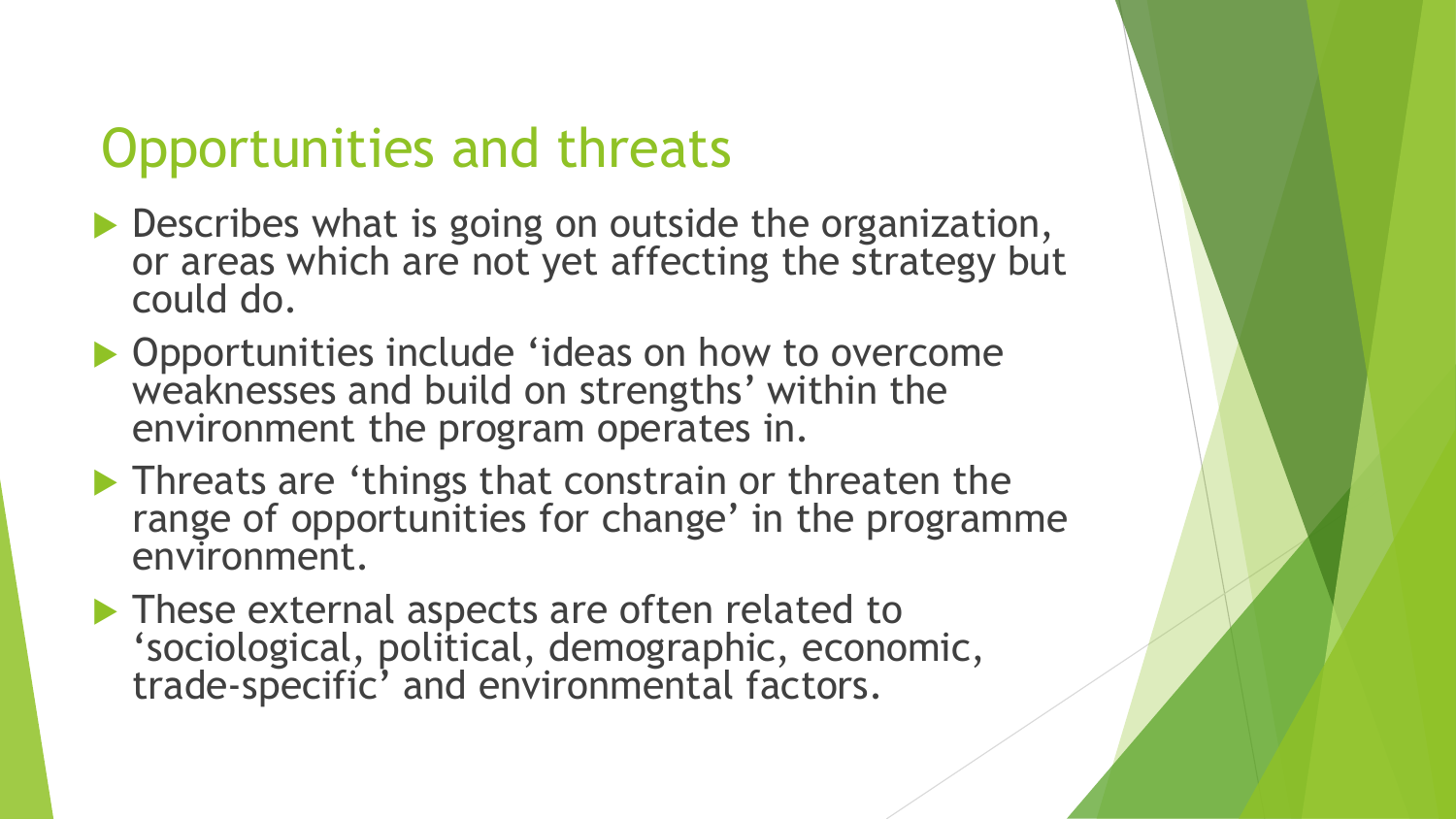#### **Strengths**

- $\Box$  Characteristics of the business or a team that give it an advantage over others in the industry.
- Positive tangible and intangible attributes, internal to an organization
- Beneficial aspects of the organization or the capabilities of an organization, which includes human competencies, process capabilities, financial resources, products and services, customer goodwill and brand loyalty.
- **Examples**  Abundant financial resources, Well-known brand name, Economies of scale, Lower costs [raw materials or processes], Superior management talent, Better marketing skills, Good distribution skills, Committed employees.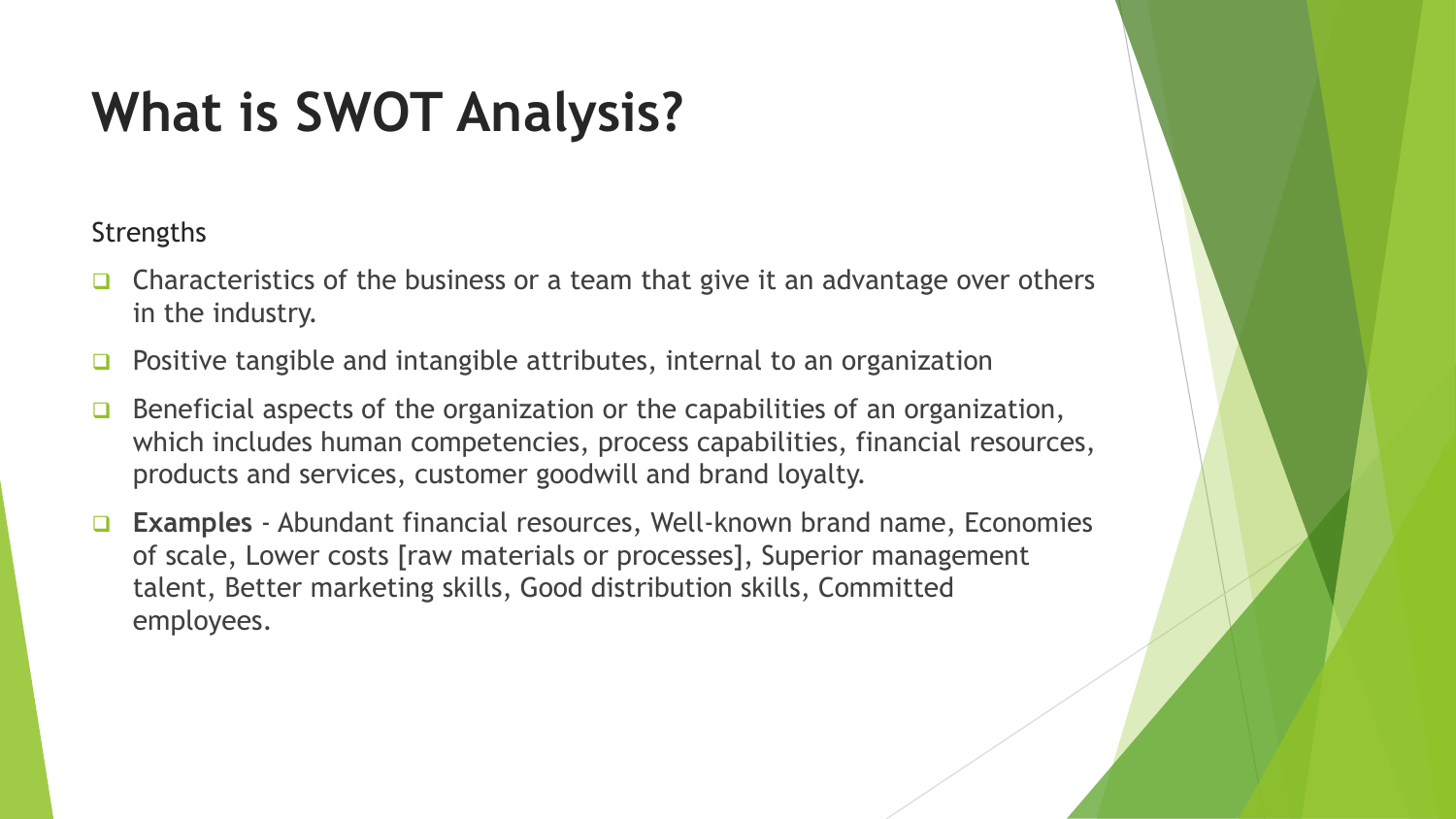#### **Opportunities**

- $\Box$  Chances to make greater profits in the environment External attractive factors that represent the reason for an organization to exist & develop.
- $\Box$  Arise when an organization can take benefit of conditions in its environment to plan and execute strategies that enable it to become more profitable.
- $\Box$  Organization should be careful and recognize the opportunities and grasp them whenever they arise. Opportunities may arise from market, competition, industry/government and technology.
- **Examples** Rapid market growth, Rival firms are complacent, Changing customer needs/tastes, New uses for product discovered, Economic boom, Government deregulation, Sales decline for a substitute product .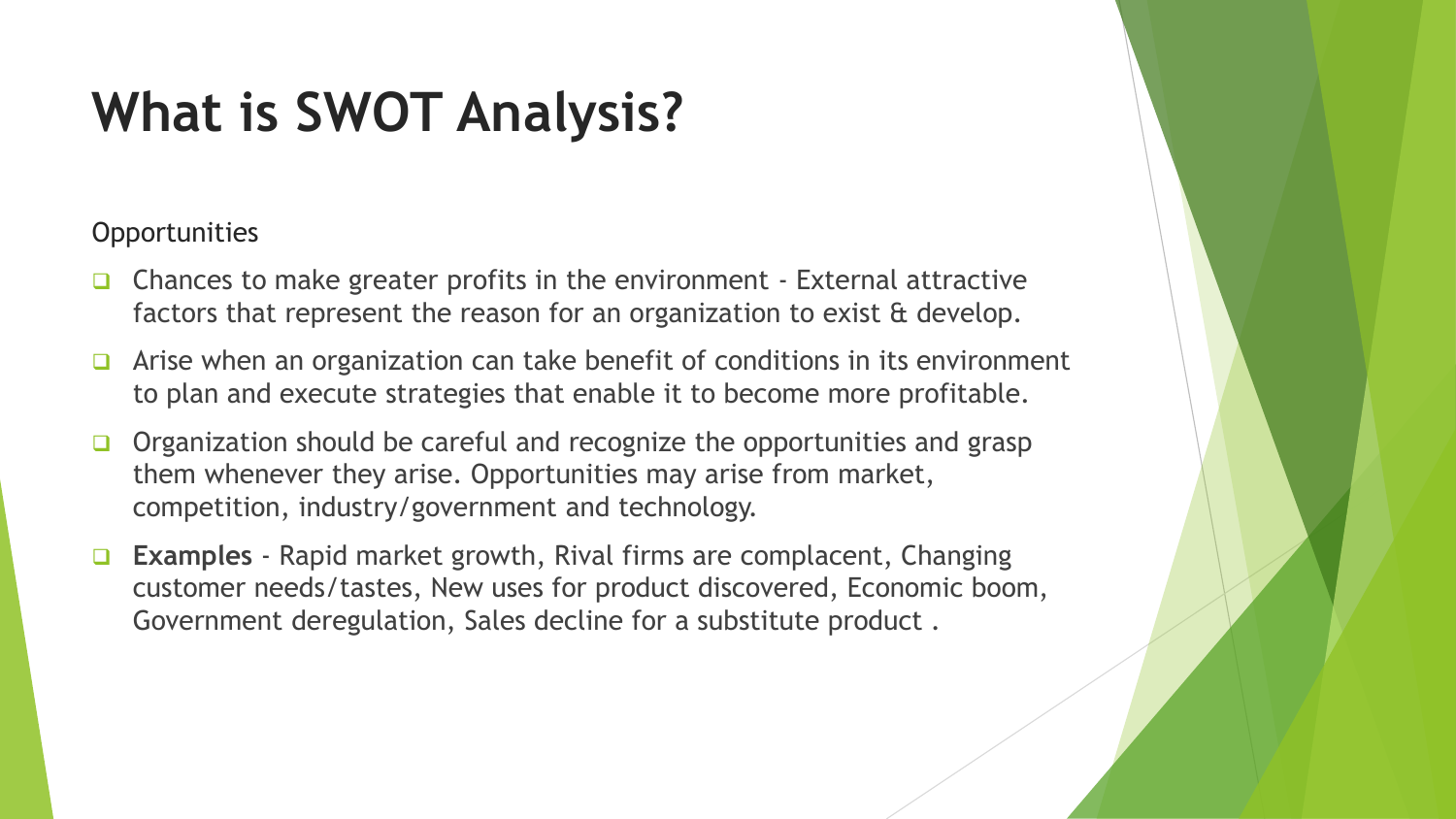#### **Weaknesses**

- $\Box$  Characteristics that place the firm at a disadvantage relative to others.
- Detract the organization from its ability to attain the core goal and influence its growth.
- $\Box$  Weaknesses are the factors which do not meet the standards we feel they should meet. However, weaknesses are controllable. They must be minimized and eliminated.
- **Examples** Limited financial resources, Weak spending on R & D, Very narrow product line, Limited distribution, Higher costs, Out-of-date products / technology, Weak market image, Poor marketing skills, Limited management skills, Under-trained employees.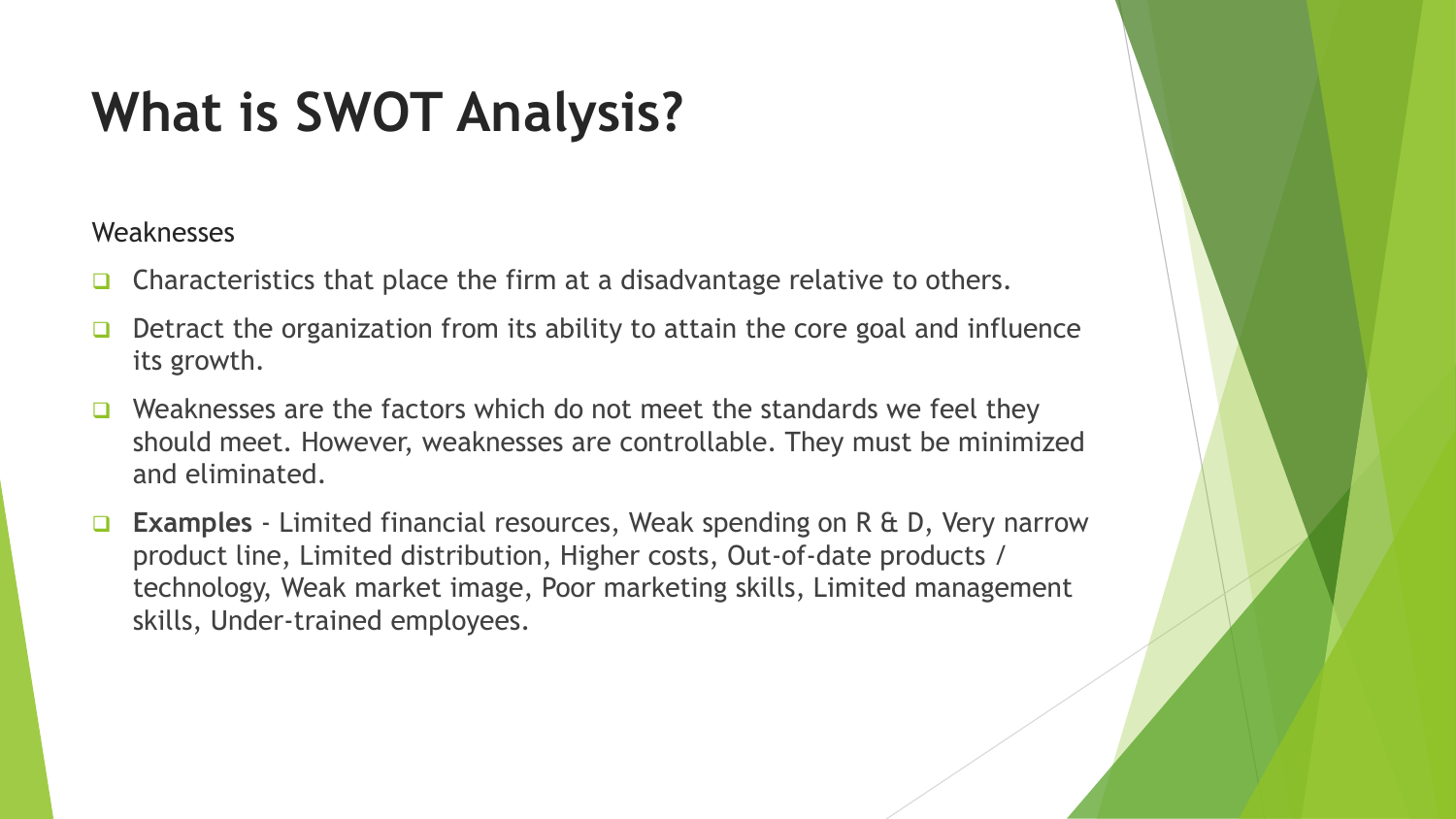#### **Threats**

- External elements in the environment that could cause trouble for the business - External factors, beyond an organization's control, which could place the organization's mission or operation at risk.
- Arise when conditions in external environment jeopardize the reliability and profitability of the organization's business.
- $\Box$  Compound the vulnerability when they relate to the weaknesses. Threats are uncontrollable. When a threat comes, the stability and survival can be at stake.
- **Examples** Entry of foreign competitors, Introduction of new substitute products, Product life cycle in decline, Changing customer needs/tastes, Rival firms adopt new strategies, Increased government regulation, Economic downturn.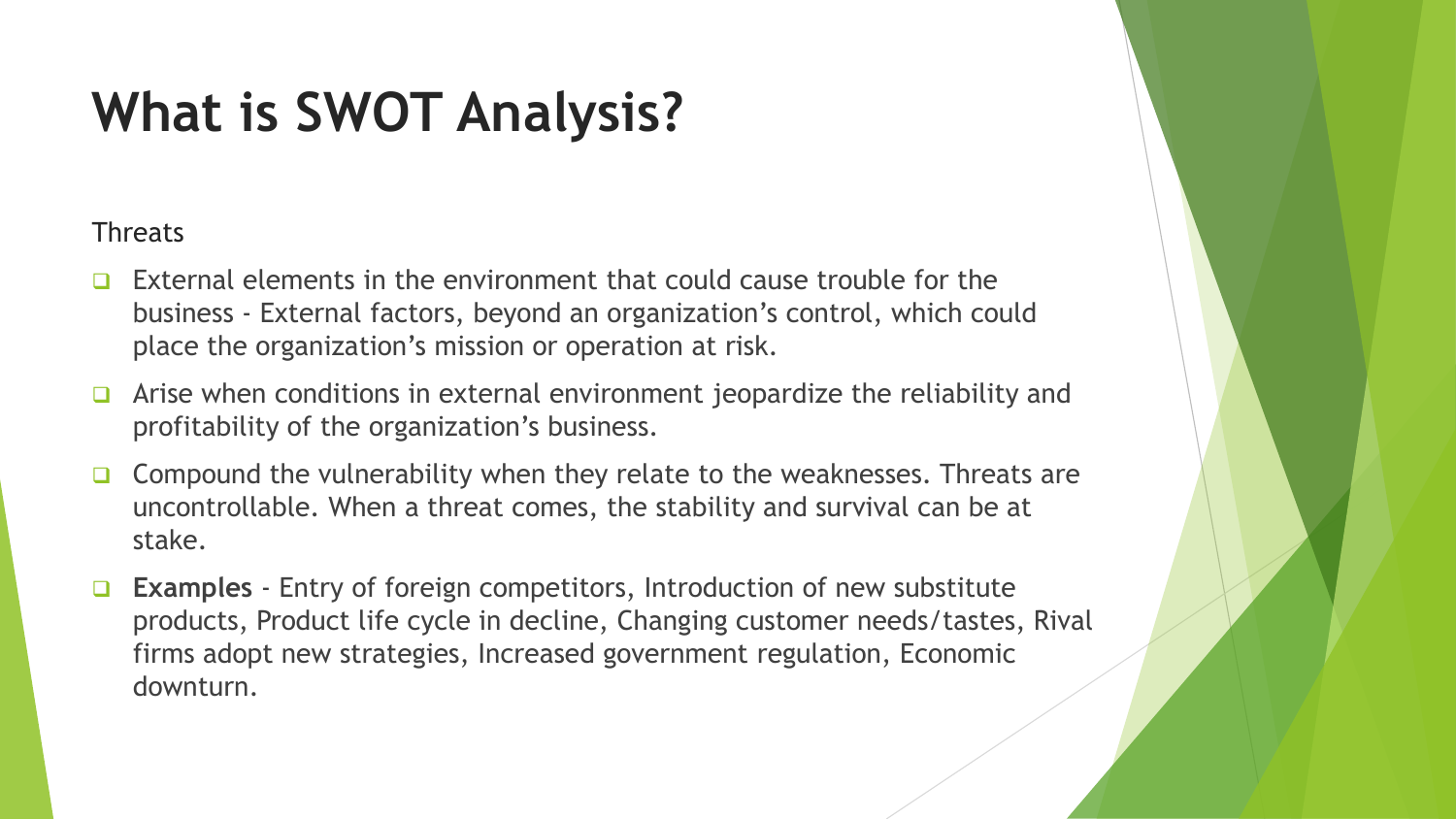### Aims of SWOT Analysis

- $\Box$  To help decision makers share and compare ideas.
- To bring a clearer common purpose and understanding of factors for success.
- $\Box$  To organize the important factors linked to success and failure in the business world.
- $\Box$  To analyze issues that have led to failure in the past.
- $\Box$  To provide linearity to the decision making process allowing complex ideas to be presented systematically.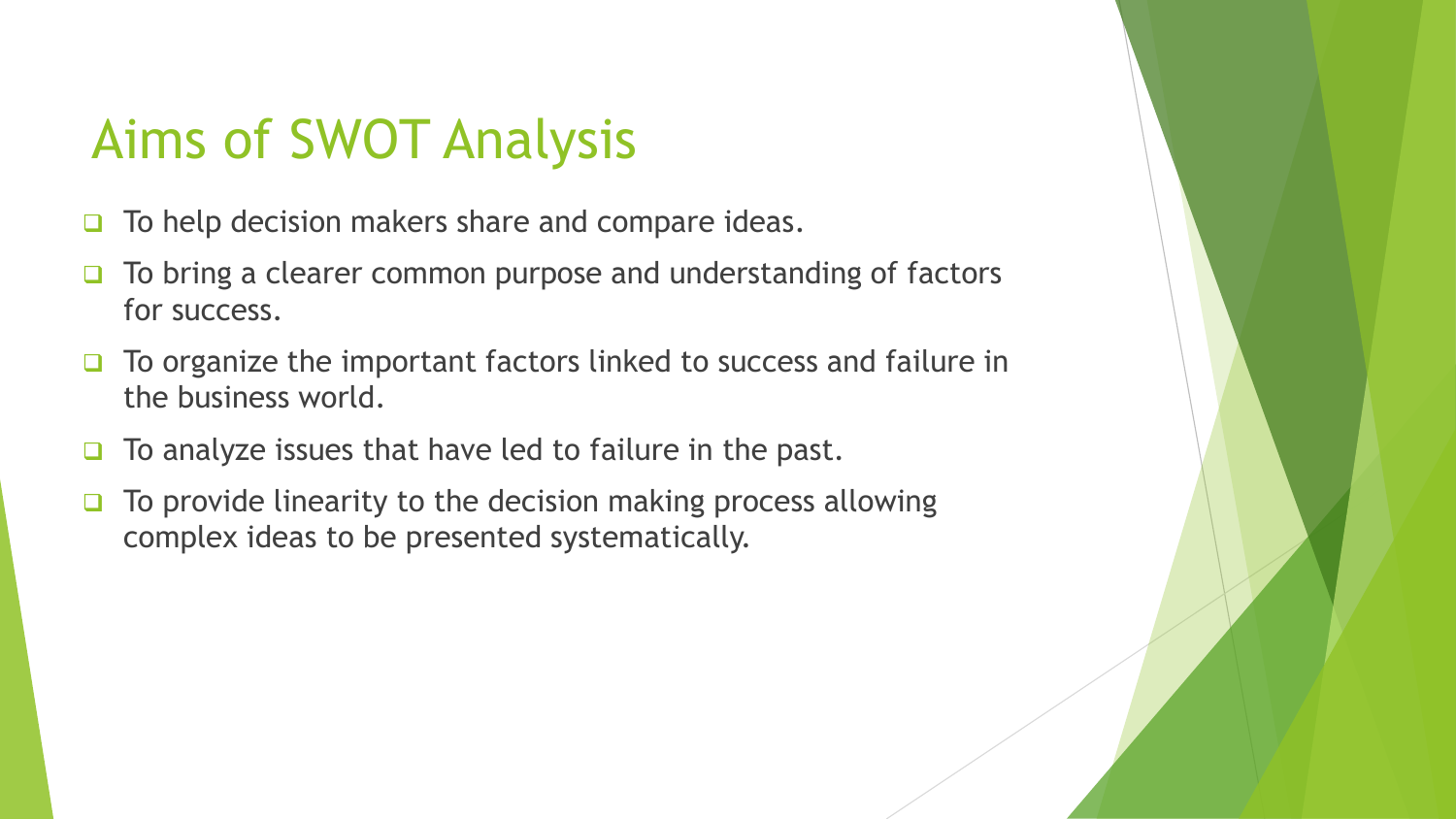# Who needs a SWOT Analysis

Management

- $\Box$  When supervisor has issues with work output
- Assigned to a new job
- $\Box$  New financial year fresh targets
- $\Box$  Job holder seeks to improve performance on the job

Company/Organization

- When revenue, cost & expense targets are not being achieved
- $\Box$  Market share is declining
- $\Box$  Industry conditions are unfavorable
- $\Box$  Launching a new business venture

Business Unit

- When the team has not met its targets
- Customer service can be better
- Launching a new business unit to pursue a new business
- New team leader is appointed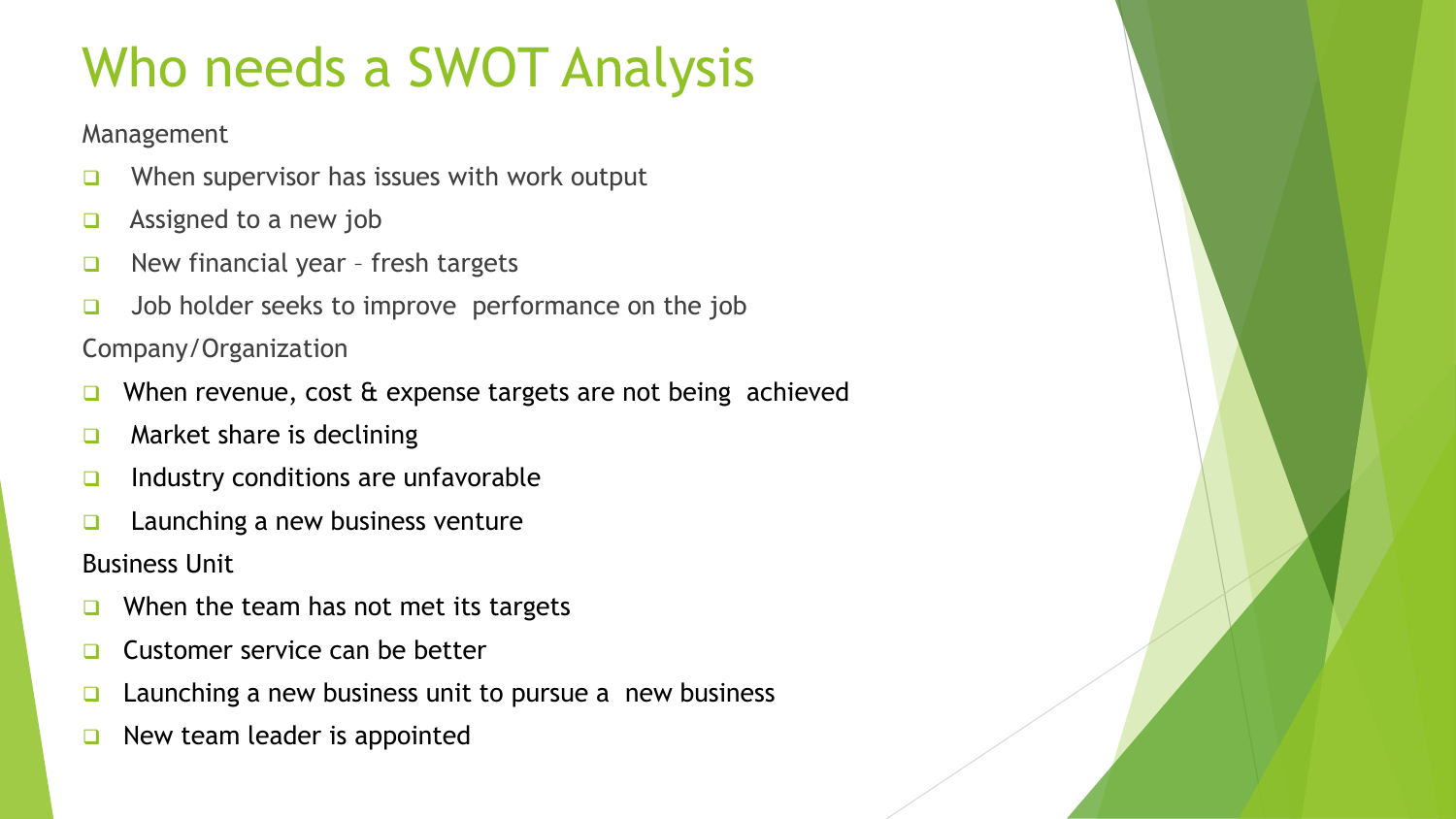#### Where else do you need SWOT Analysis

Contributions from Scholars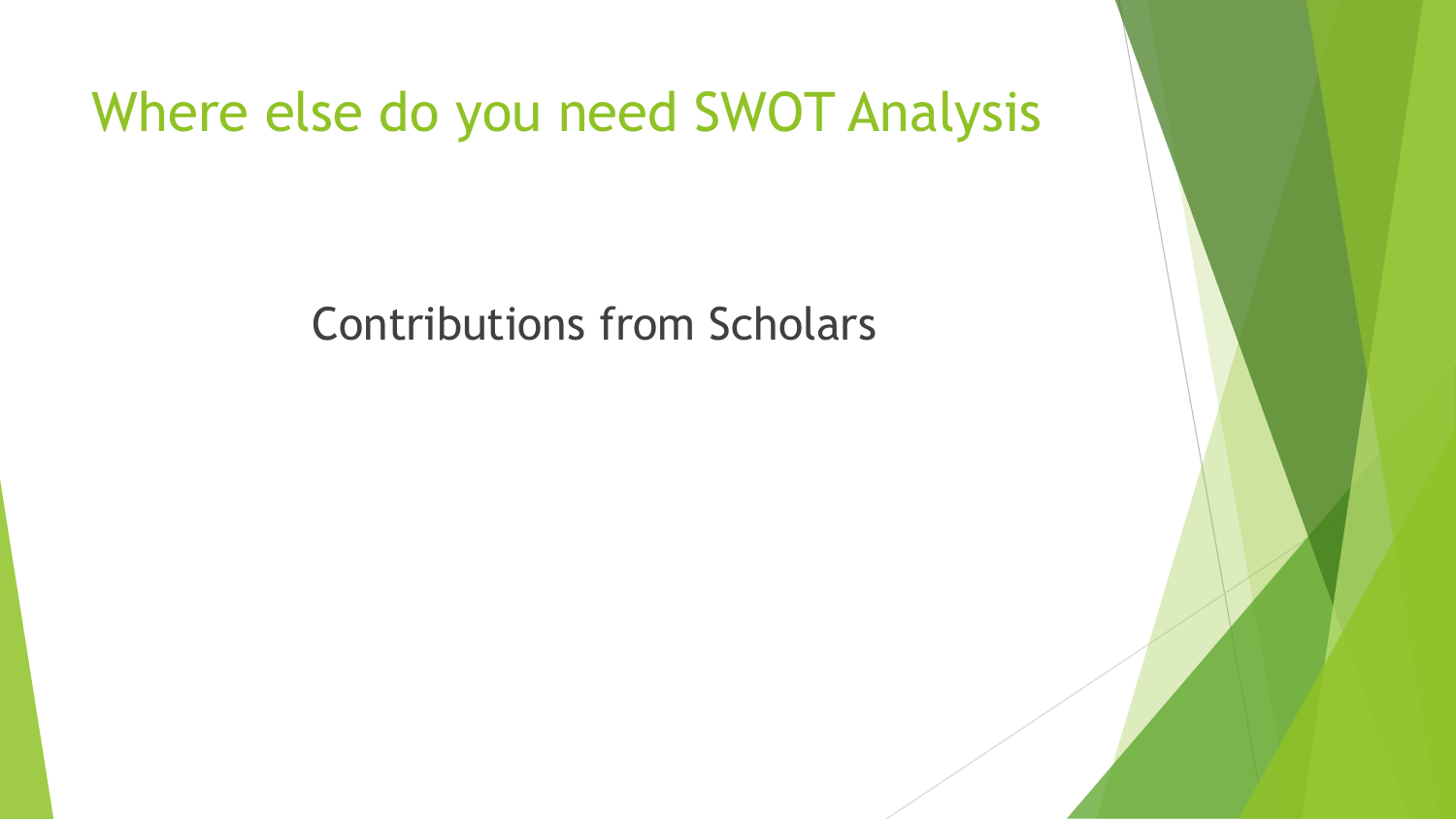Analysis Internal and External Environment

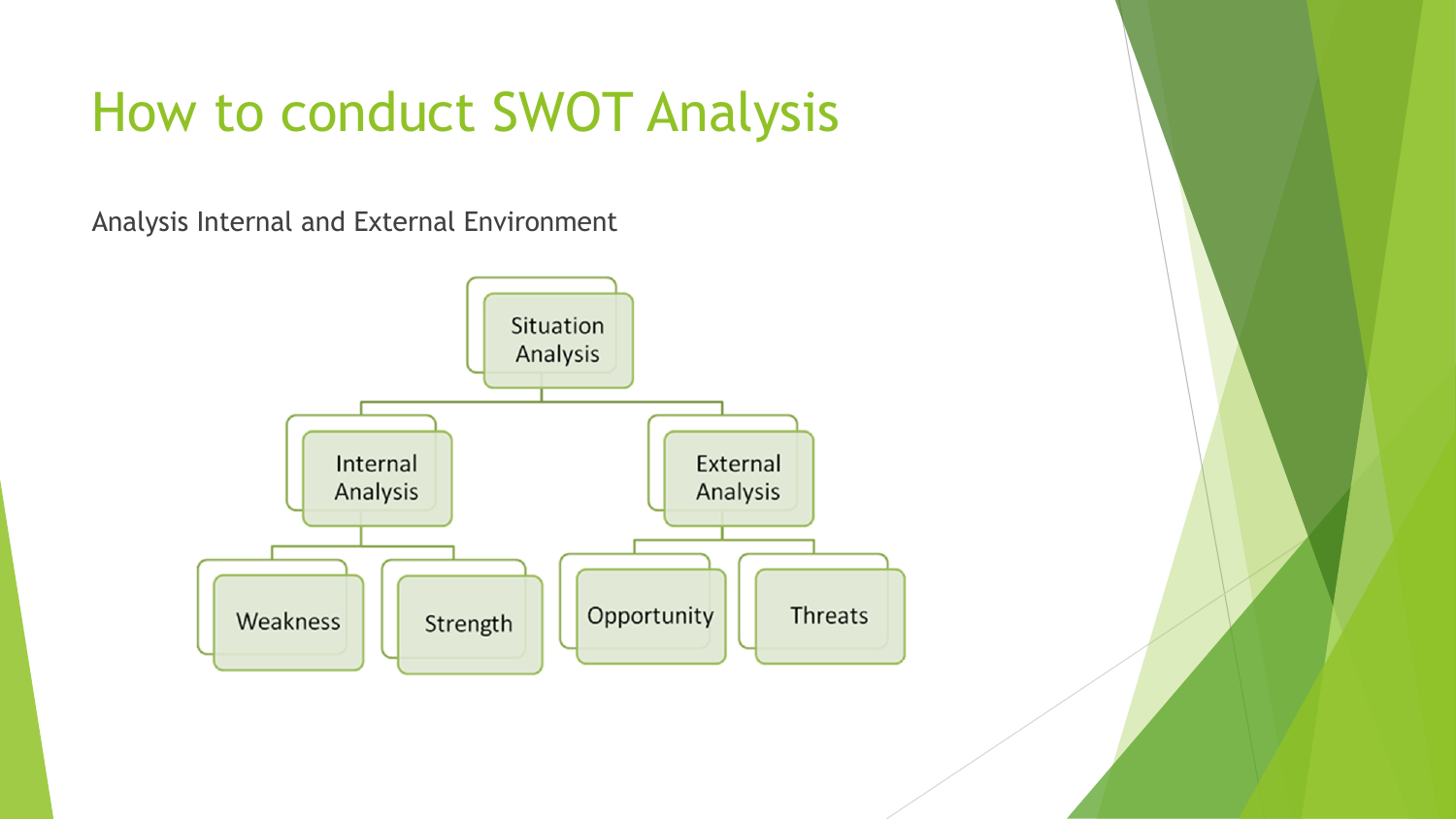| <b>Strengths</b> | Weakness       |
|------------------|----------------|
| $\mathbf{L}$     | $\mathbf{L}$   |
|                  |                |
|                  |                |
|                  |                |
|                  |                |
|                  |                |
|                  |                |
| Opportunities    | Threats        |
| $\mathbf{L}$     | $\mathbf{I}$ . |
|                  |                |
|                  |                |
|                  |                |
|                  |                |
|                  |                |
|                  |                |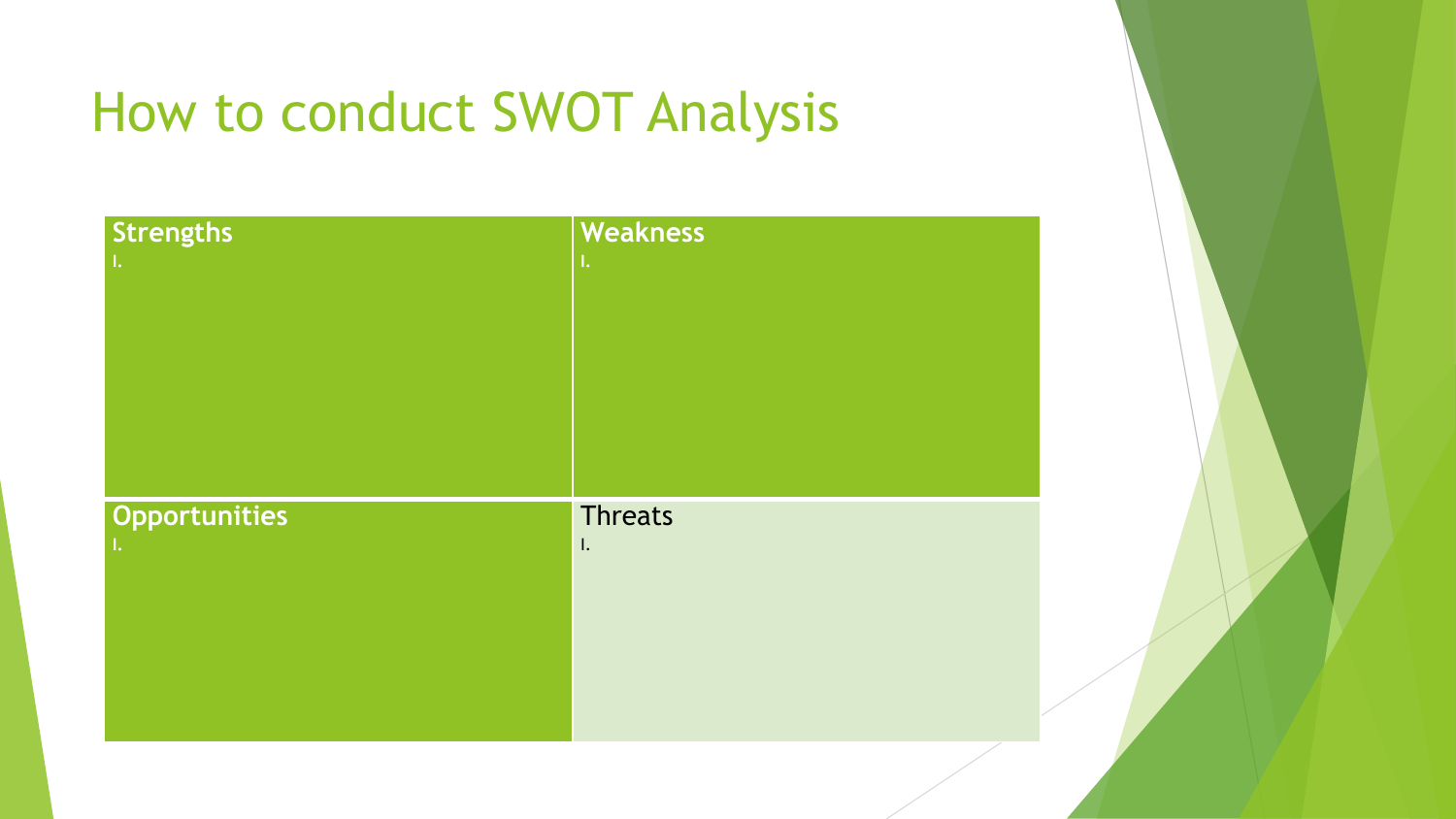**Perform SWOT Analysis & Document**

- **I. Establish the objectives**  Purpose of conducting a SWOT may be wide / narrow, general / specific.
- **II. Select contributors -** Expert opinion may be required for SWOT
- **III. Allocate research & information gathering tasks -** Background preparation can be carried out in two stages – Exploratory and Detailed. Information on Strengths & Weaknesses should focus on the internal factors & information on Opportunities & Threats should focus on the external factors.
- **IV. Create a workshop environment -** Encourage an atmosphere conducive to the free flow of information.
- **V. List Strengths, Weaknesses, Opportunities, & threats**
- **VI. Evaluate listed ideas against Objectives -** With the lists compiled, sort and group facts and ideas in relation to the objectives.
- **VII. Carry your findings forward -** Make sure that the SWOT analysis is used in subsequent planning. Revisit your findings at suitable time intervals.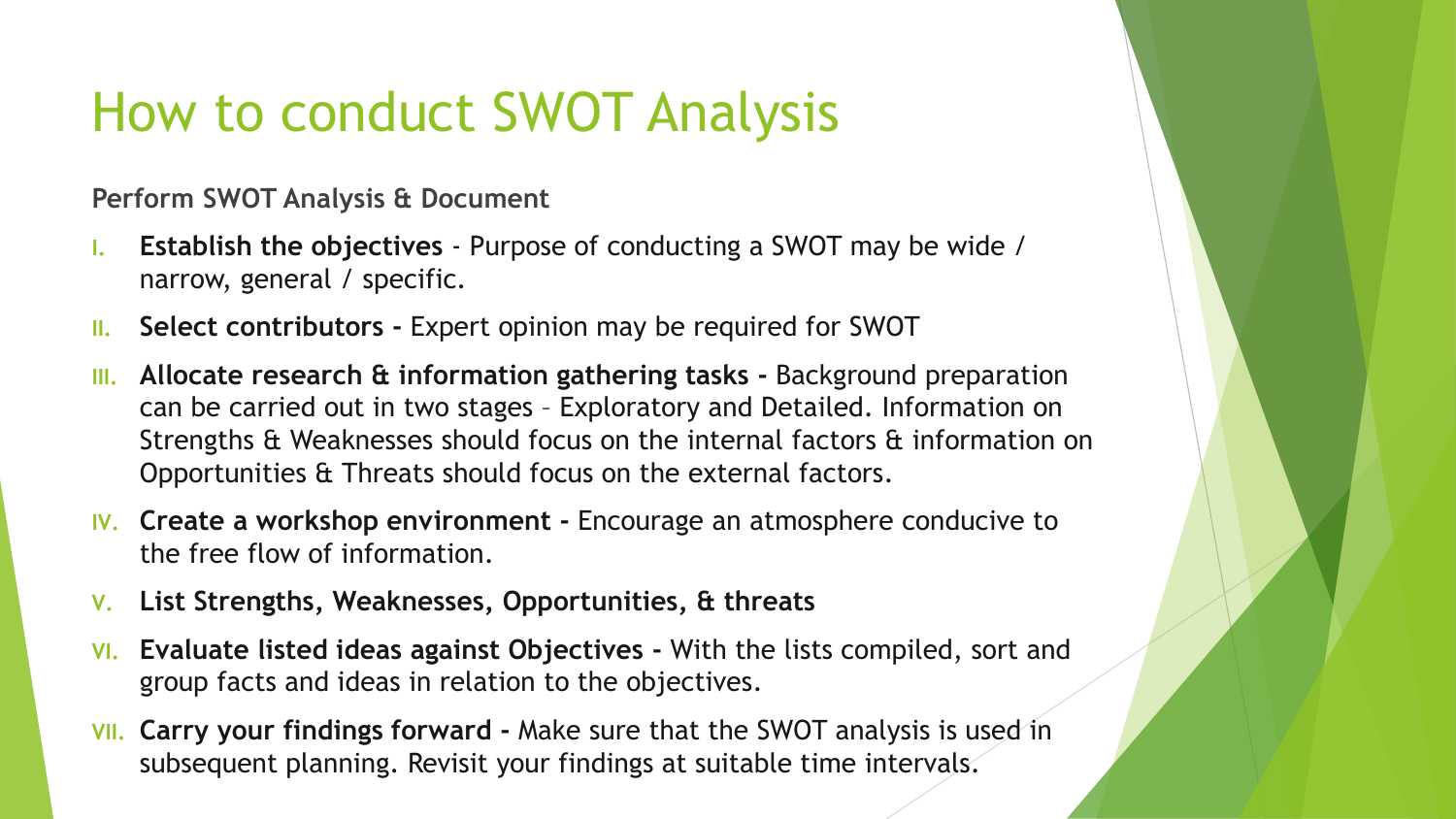#### **Prepare Action Plan**

- $\Box$  Once the SWOT analysis has been completed, mark each point with:
	- □ Things that MUST be addressed immediately
	- $\Box$  Things that can be handled now
	- $\Box$  Things that should be researched further
	- $\Box$  Things that should be planned for the future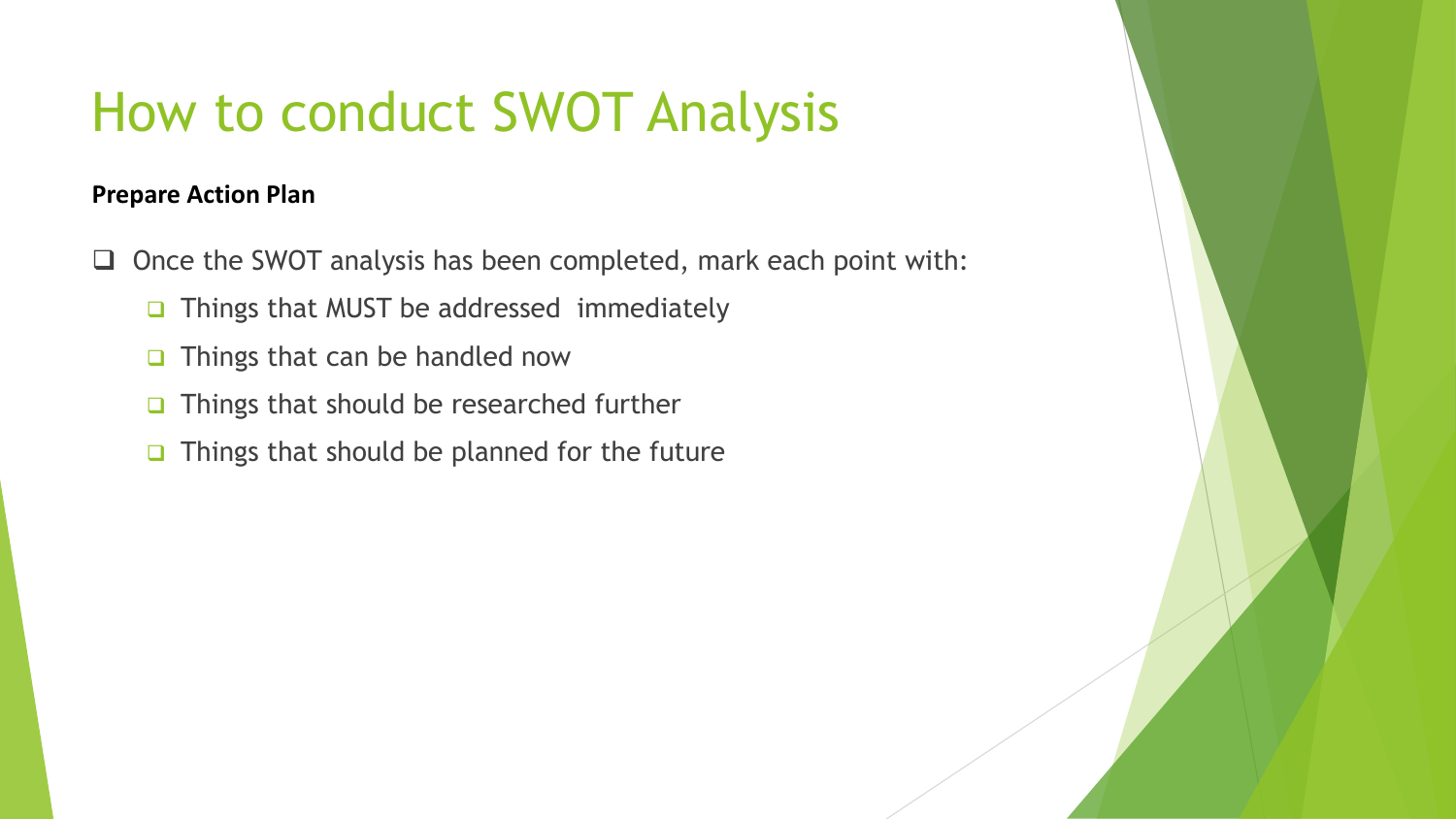# Benefits of SWOT Analysis

#### **Knowing the Competition**

**E** Reviews a company's competitors  $\alpha$  benchmarks against them to configure strategies that will put the company in a competitive advantage

#### **Decision Making Tool**

Provides well-rounded information that prompt well-informed decisions.

#### **Forecasting**

**Provides a variety of information critical to forecasted variables. Threats, for** e.g., can impact a business's forecast. By understanding the company's advantages & disadvantages, forecasts will be more accurate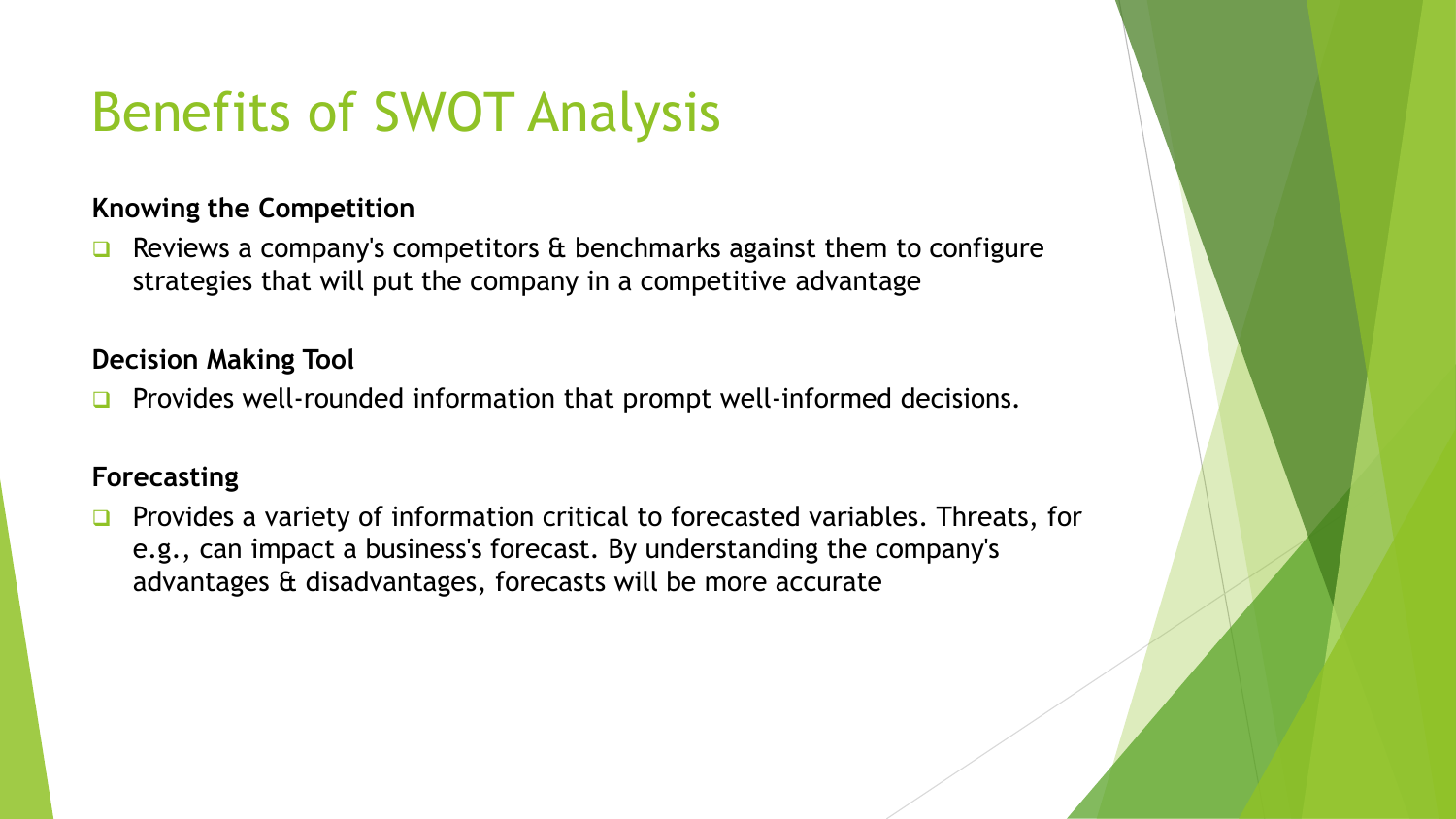# **Pitfalls of SWOT Analysis**

- Can be very subjective. Two people rarely come up with the same final version of a SWOT. Use it as a guide and not as a prescription.
- $\Box$  May cause organizations to view circumstances as very simple due to which certain key strategic contact may be overlooked.
- **□ Categorizing aspects as strengths, weaknesses,** opportunities & threats might be very subjective as there is great degree of uncertainty in market.
- $\Box$  It lacks detailed structure, so key elements may get missed.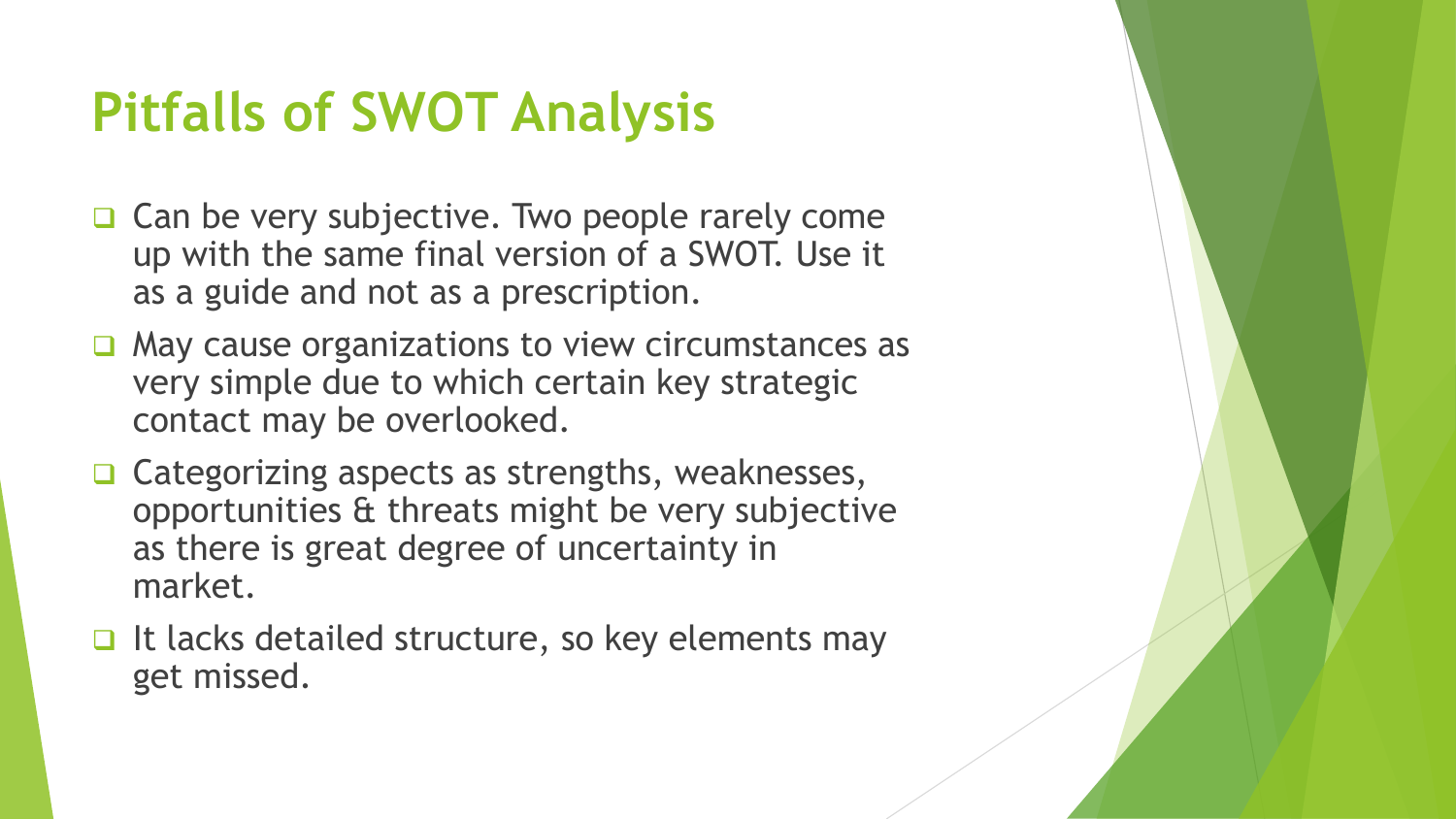### TIPS to consider in SWOT Analysis

#### **Do's**

- **Be analytical and specific.**
- **Record all thoughts and ideas.**
- **Be selective in the final evaluation.**
- **Choose the right people for the exercise.**
- **Choose a suitable SWOT leader or facilitator.**
- **Think out of the box**
- **Be open to change**

#### **Don'ts**

х **Try to disguise weaknesses.** х **Merely list errors and mistakes.** х **Lose sight of external influences and trends.** х **Allow the SWOT to become a blame-laying exercise.** х **Ignore the outcomes at later stages of the planning process.**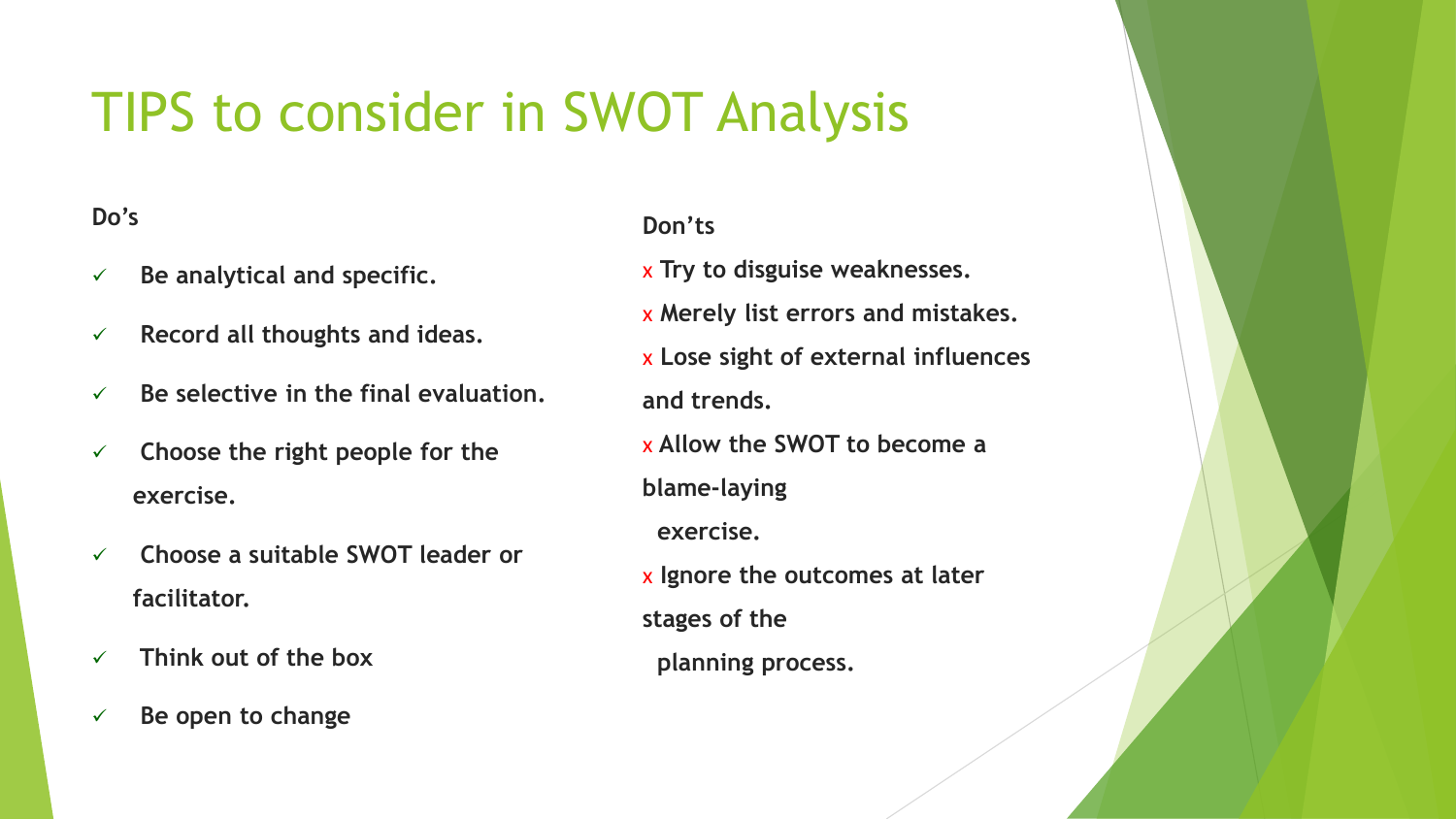### What next after SWOT Analysis

□ Draw a strategic plan for the organization or company, business unit or the new office/program holder